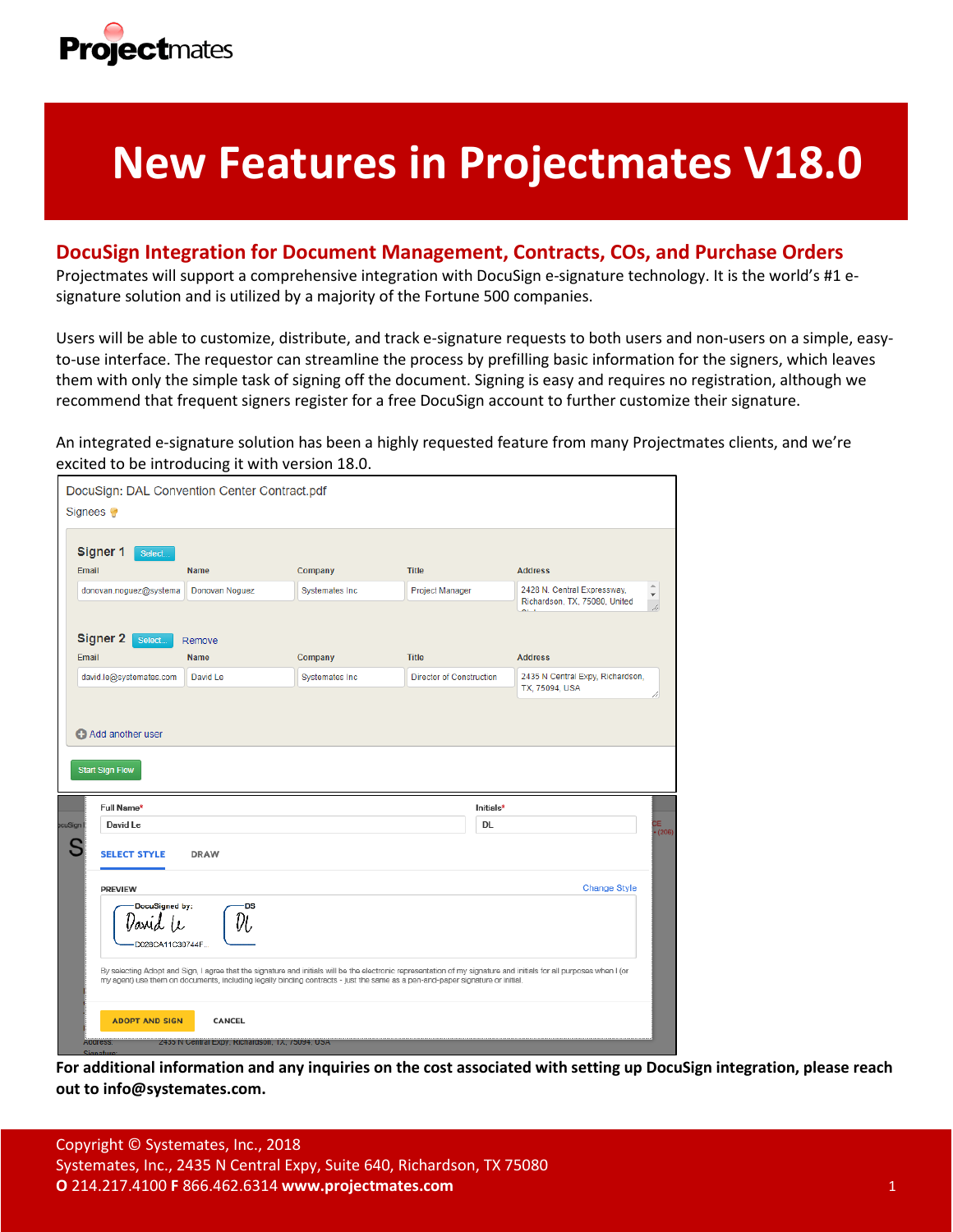

# **Enhancements**

# **Creating Contracts/POs/Invoices from the Budget**

When creating a Contract, Purchase Order, or Invoice from the Budget, "Check to import category name" is now an option. Selected items will be sorted based on their budget category/group in the Items area. This option was previously only available for Bid/Buyout Packages.

| $\triangle$ Actions $\blacktriangleright$ | Q Search by Budget Item or Sub Item                  |                            | <b>Search</b>            |                    |                                  |   |
|-------------------------------------------|------------------------------------------------------|----------------------------|--------------------------|--------------------|----------------------------------|---|
| <b>Group个</b><br>0                        | <b>Budget/FundCode</b>                               |                            | WBS/Section <sup>*</sup> |                    | <b>Description</b>               |   |
|                                           |                                                      | $\equiv$ $\odot$           |                          | в                  |                                  | c |
|                                           | Create New Contract                                  |                            |                          |                    |                                  |   |
|                                           | Only the line items which are NOT linked to existing |                            |                          | 01000              | Structural Engineer &            |   |
| contracts will be included.               |                                                      |                            |                          | 02000              | Civil Survey &                   |   |
|                                           | <b>New Contract Description</b>                      |                            |                          | 02000              | □ Inspections ■                  |   |
|                                           | <b>Architecture Services</b><br>Go                   |                            |                          |                    |                                  |   |
|                                           | Check to import category name                        |                            |                          | 02000              | <b>El Reimbursables <i>C</i></b> |   |
| $\bullet$                                 |                                                      | Civil Contract             |                          | 02000              | ■ Site Report ■                  |   |
| $\Box$ 2.0 Design $\Box$                  |                                                      |                            |                          |                    |                                  |   |
| $\bullet$ 0                               |                                                      | <b>Architect Contract</b>  |                          | 00000              | Architectural Drawings &         |   |
| ᢦ<br>$\bullet$                            |                                                      | <b>Architect Contract</b>  |                          | 00000              | <b>El Architectural Fees</b> &   |   |
| 2.0 Design                                | Edit Group Add New Row                               |                            |                          |                    |                                  |   |
| -                                         | Item#                                                | Budget/<br><b>FundCode</b> |                          | <b>WBS/Section</b> | <b>Description</b>               |   |
|                                           | $\mathbf{0} \oplus \mathscr{E}^{\mathbb{B}}$<br>001  |                            | ø                        | 00000<br>ø         | <b>Architectural Drawings</b>    |   |
|                                           | $\mathbf{0} \oplus \mathcal{C}^{\mathrm{B}}$<br>002  |                            | Ø                        | z<br>00000         | <b>Architectural Fees</b>        |   |

# **Cost Tracking Approvals – Revise & Resubmit**

Revise & Resubmit will be introduced as an option when approving cost tracking items. This will cancel the entire approval and prompt the submitter to revise the item. The user must then initiate the approval process again.

|               | <b>Approval Pending</b>                               |                              |                                 |
|---------------|-------------------------------------------------------|------------------------------|---------------------------------|
|               | Name or Role                                          | <b>Status</b>                | <b>Actions</b>                  |
| 1             | Construction Project Manager                          | Pending                      | Approved<br>Rejected            |
| $\mathcal{P}$ | <b>A</b> David Le<br>Systemates Inc.                  |                              | Waiting for previous approvals. |
|               | <b>Reset Approvals</b><br><b>Change Approval Type</b> | <b>Revise &amp; Resubmit</b> |                                 |

Copyright © Systemates, Inc., 2018 Systemates, Inc., 2435 N Central Expy, Suite 640, Richardson, TX 75080 **O** 214.217.4100 **F** 866.462.6314 **www.projectmates.com** 2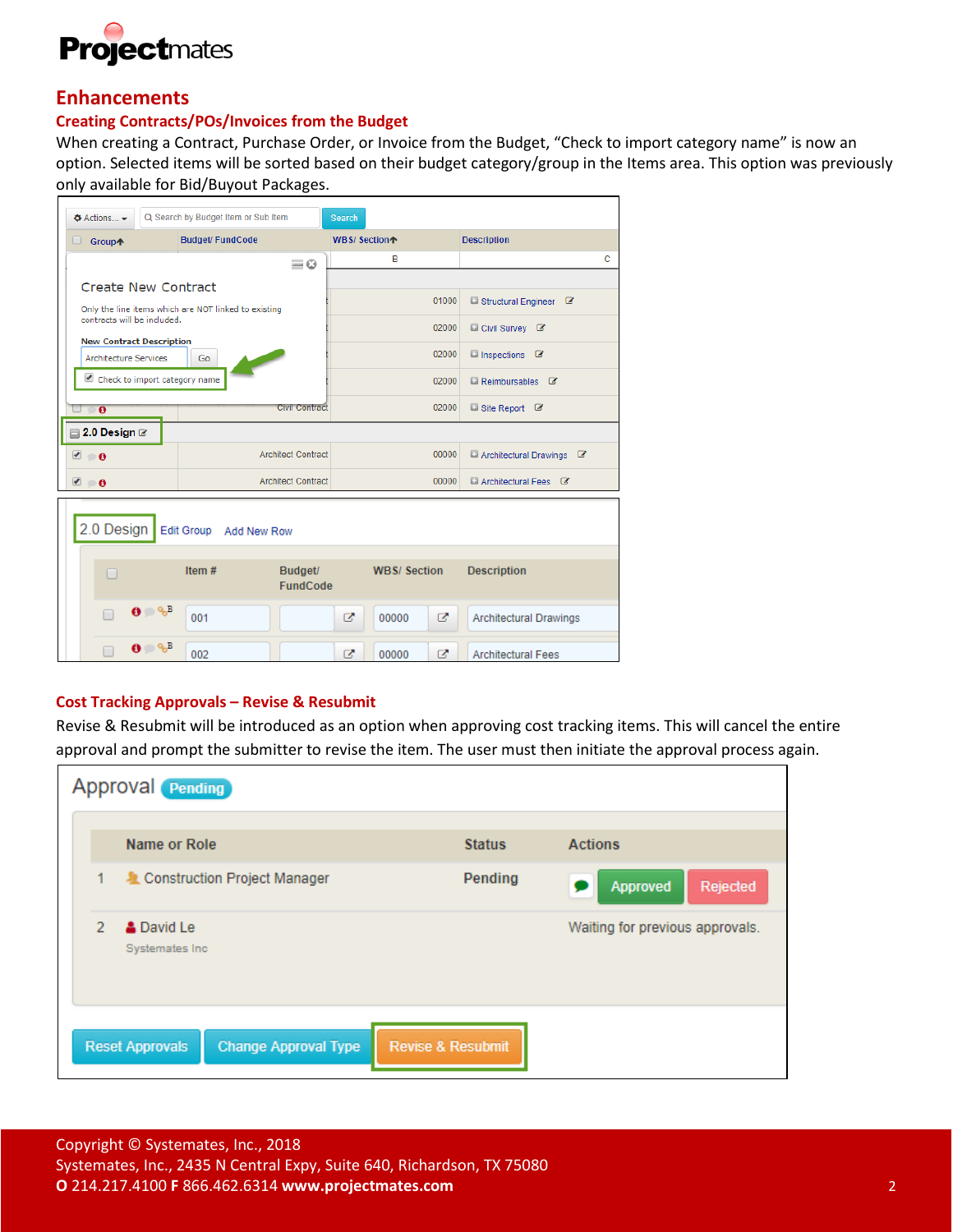

# **Document Management – Edit Keywords and Labels for Multiple Files at Once**

Users with Manage rights in a Document menu will have more options for making changes to Keywords and Labels.

• Multiple files can be selected to have their keywords edited at once.

| Q<br>Labels $\blacktriangleright$<br>$\bullet$ Actions $\bullet$                       | <b>Edit Keywords</b>                       |
|----------------------------------------------------------------------------------------|--------------------------------------------|
| Download Files                                                                         | File(s):                                   |
| $\boxdot$ Email Links                                                                  | 024 S2.1.pdf, 023 S1.pdf                   |
| е<br>☆ Create New Subfolder<br>he<br>ी। Back to Parent Folder<br><b>● Watch Folder</b> | <b>Keywords:</b><br><b>Structural Plan</b> |
| i Edit Multiple Keywords                                                               | <b>Save</b>                                |
| PI                                                                                     | Cancel                                     |

- Labels can be deleted and renamed without deleting the file. Deleting/editing a label will only affect the specific versions that have been assigned the label.
- Renaming a label to match another one will merge the two labels together. This will be useful if a typo was made when attempting to upload files under an existing label.



#### **Printer Friendly and Email**



The Printer Friendly view and emails sent from the Email button will now display the Created by and Last Modified by users. This will affect all Construction Management, Cost Tracking and Custom Business Process items.

#### **Overdue Notice – Action List**

Overdue notice emails regarding Action Lists will now contain the Project Number as well.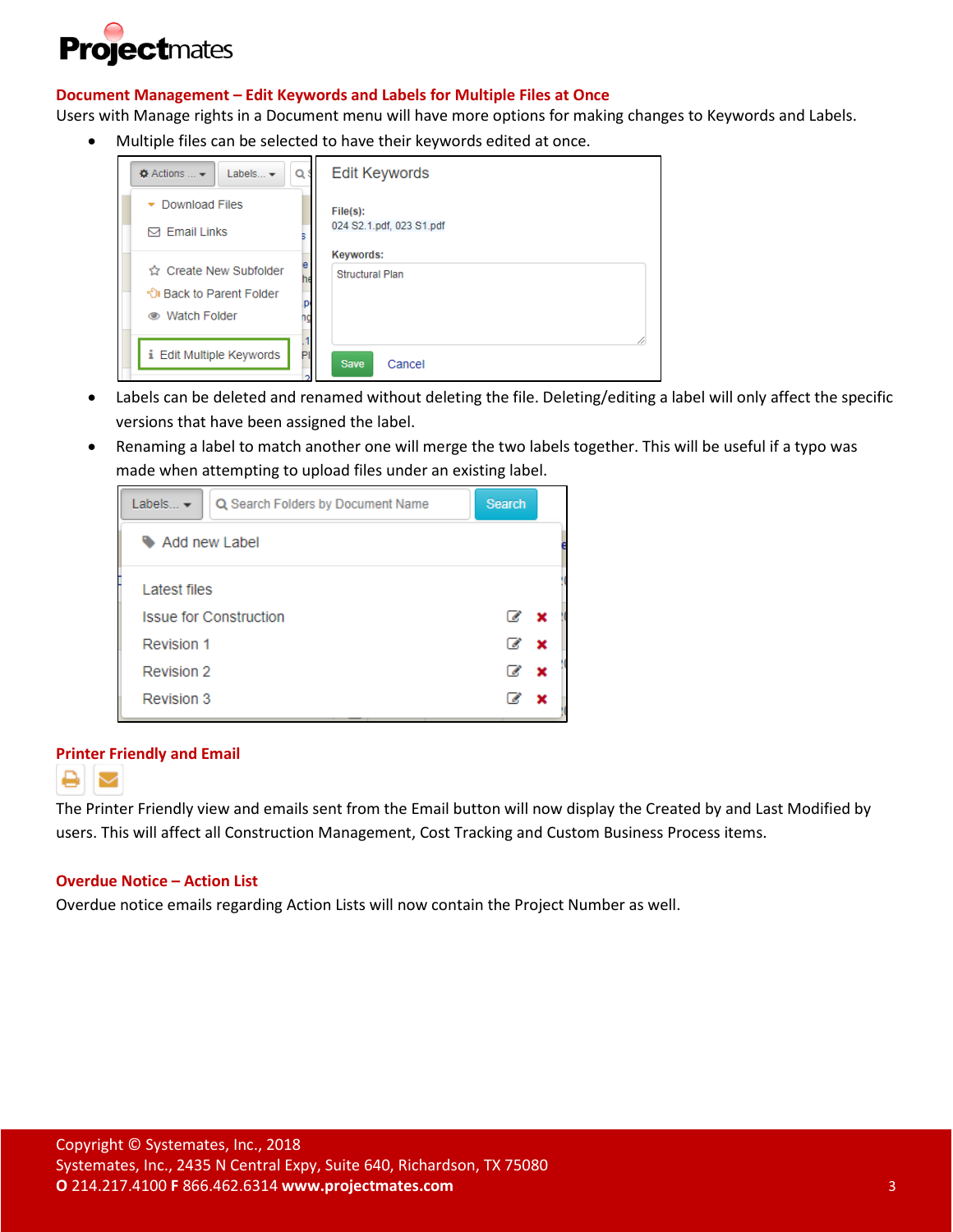

# **Budget/Cost Tracking – Moving Subitems**

Budget subitems can now be moved to another Budget item. The subitem will maintain any links to financial items that it currently has.

| Edit Budget Subitem                                          |                                   |        |                                                       |                              |               |
|--------------------------------------------------------------|-----------------------------------|--------|-------------------------------------------------------|------------------------------|---------------|
| Group: 3.0 Construction<br>Budget Item: 00000-Incorrect Item |                                   | Change | Edit Budget Subitem<br><b>Group: 3.0 Construction</b> |                              |               |
| <b>Budget/FundCode</b>                                       |                                   |        | Budget Item: 00000-Incorrect Item                     |                              |               |
| WBS/ Section 01000                                           |                                   |        | New Budget Item:                                      | <b>General Requirements</b>  | <b>Select</b> |
|                                                              | <b>Description</b> Final Cleaning |        | <b>Budget/FundCode</b>                                | 01000 - General Requirements |               |

# **Budget/Cost Tracking – Linking Change Orders**

When a Contract is linked to the Budget, any Change Orders created from the Contract will also automatically link to the budget. In previous versions, this automatic linking occurred the moment the Change Order's Approval tab is visited. **The automatic linking will now occur after the first approver has approved the item.**

This will give the first approver time to manually link the change order for clients who want their change orders linked to specific areas of the budget.

# **Copy Selected Documents**

The following modules will receive enhancements to the Attachments area for their items.

- RFI
- **Submittal**
- Action List
- Daily Field Report
- Field Report
- Discussion Forum
- Supplemental Instructions

On top of being able to Link Selected Documents, **Copy Selected Documents** will be a new option. This will copy a replica of that file and upload it into the Attachments area. It is the ideal choice over linking when referring to Document Management files that may be deleted or moved in the future.

|                                | Select Files from Documents Group to Link |
|--------------------------------|-------------------------------------------|
| Select Document Group: •       | Construction                              |
| <b>Filter by File Name:</b>    |                                           |
| <b>Link Selected Documents</b> | <b>Copy Selected Documents</b>            |